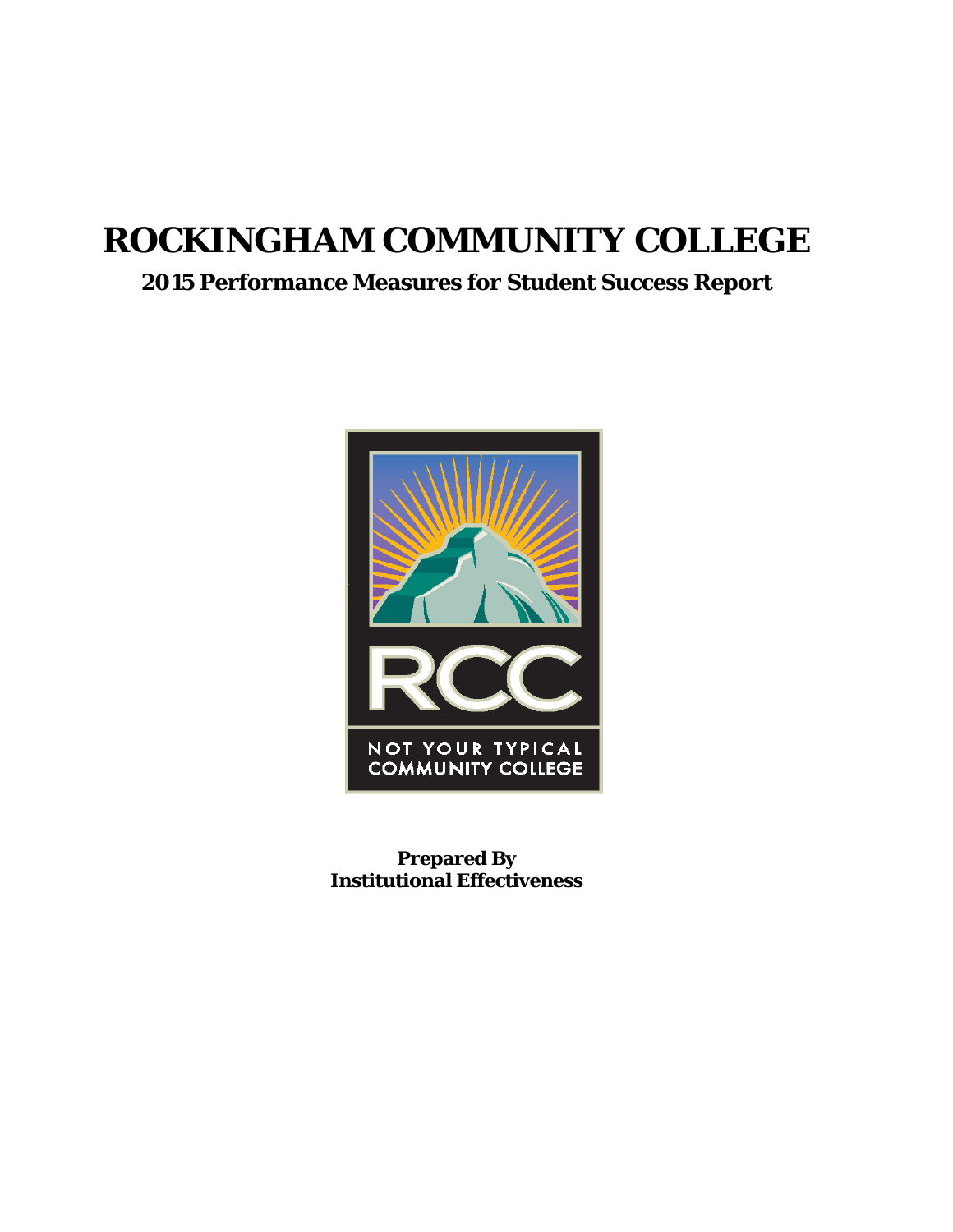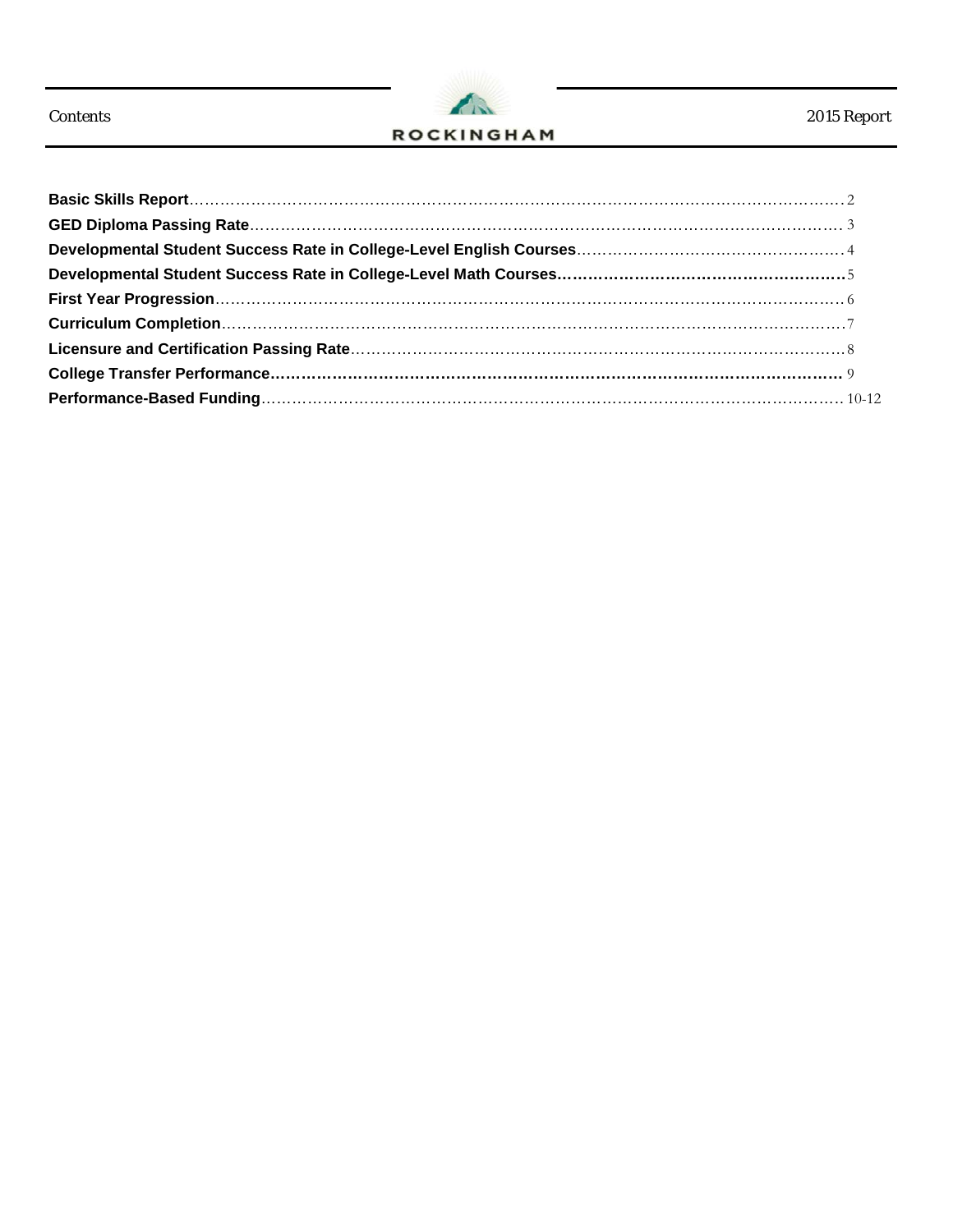# **Basic Skills Student Progress**

#### **Purpose**

To ensure adults with low literacy skills are progressing academically toward basic skill attainment necessary for employment and self‐sufficiency.

#### **Description**

Percentage of students who progress as defined by an educational functioning level.

#### **Methodology**

Denominator: Basic skills students attempting 60 or more contact hours during program year. Excludes High Adult Secondary Education initial placements.

Numerator: Basic skills students attempting 60 or more contact hours during program year, who complete the program year at a higher educational functioning level. Excludes high adult secondary education initial placements.

#### **Source**

LEIS annual data file

#### **Basic Skills Student Progress, 2011-12 through 2013-14**



#### **Footnote:**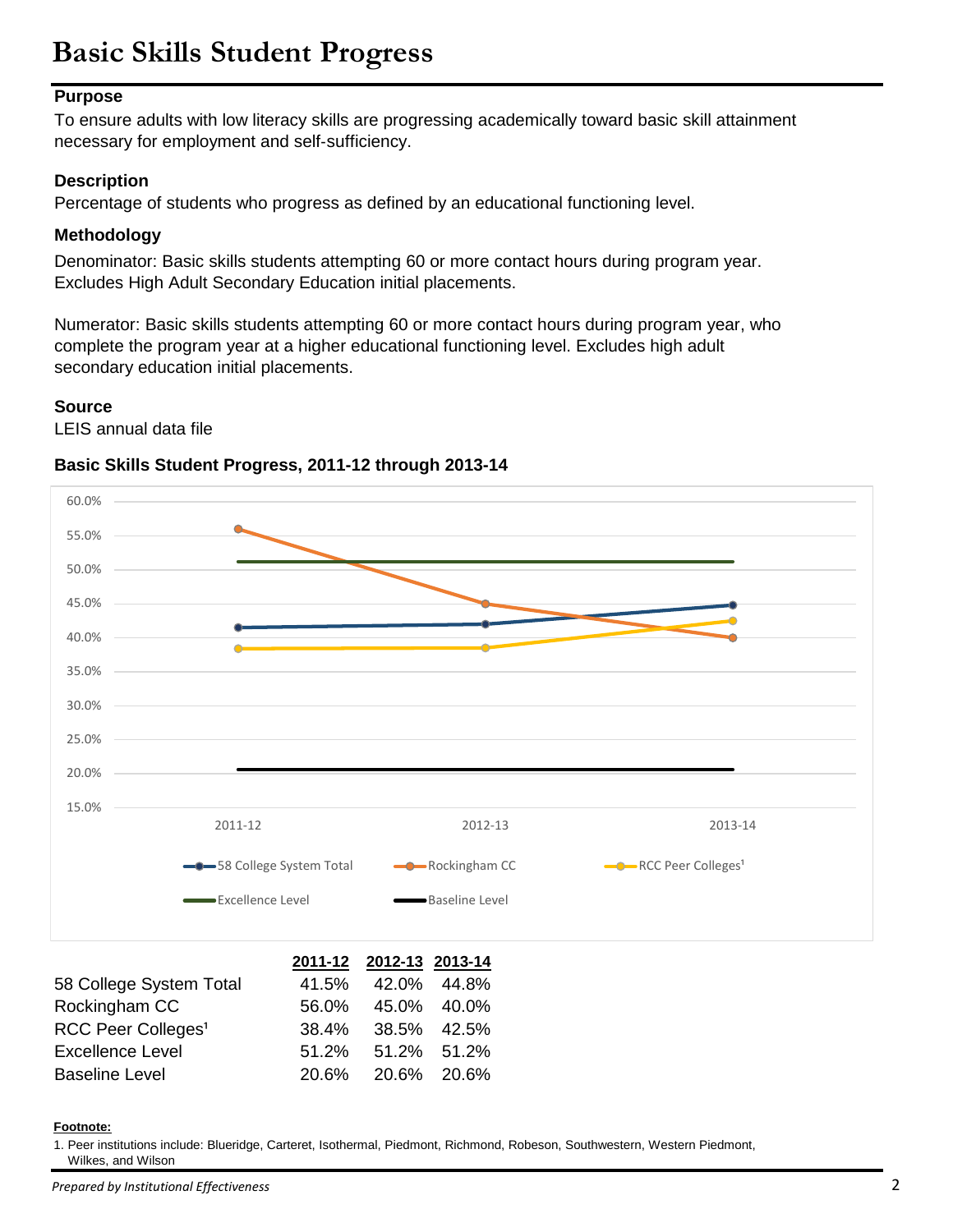# **GED Diploma Passing Rate**

#### **Purpose**

To ensure quality GED preparation and high levels of GED attainment

#### **Description**

Percentage of students taking at least one GED test during a program year who receive a GED diploma during the program year.

#### **Methodology**

Denominator: GED students with an Initial placement of Low Adult Secondary Education or High Adult Secondary Education who take at least one GED test during the program year (July 1 – June 30) and have 12 or more total contact hours.

Numerator: GED students with an Initial placement of Low Adult Secondary Education or High Adult Secondary Education who take at least one GED test during the program year (July 1 – June 30), and have 12 or more total contact hours, and receive a GED diploma.

#### **Source**

LEIS annual data file Oklahoma Scoring GED test files

#### **GED Diploma Passing Rate, 2011-12 through 2013-14**



|                                | 2011-12 2012-13 2013-14 |  |
|--------------------------------|-------------------------|--|
| 58 College System Total        | 69.6% 71.7% 78.2%       |  |
| Rockingham CC                  | 76.7% 67.6% 89.7%       |  |
| RCC Peer Colleges <sup>1</sup> | 71.6% 75.1% 83.5%       |  |
| <b>Excellence Level</b>        | 82.0% 82.0% 82.0%       |  |
| <b>Baseline Level</b>          | 49.3% 49.3% 49.3%       |  |

#### **Footnote:**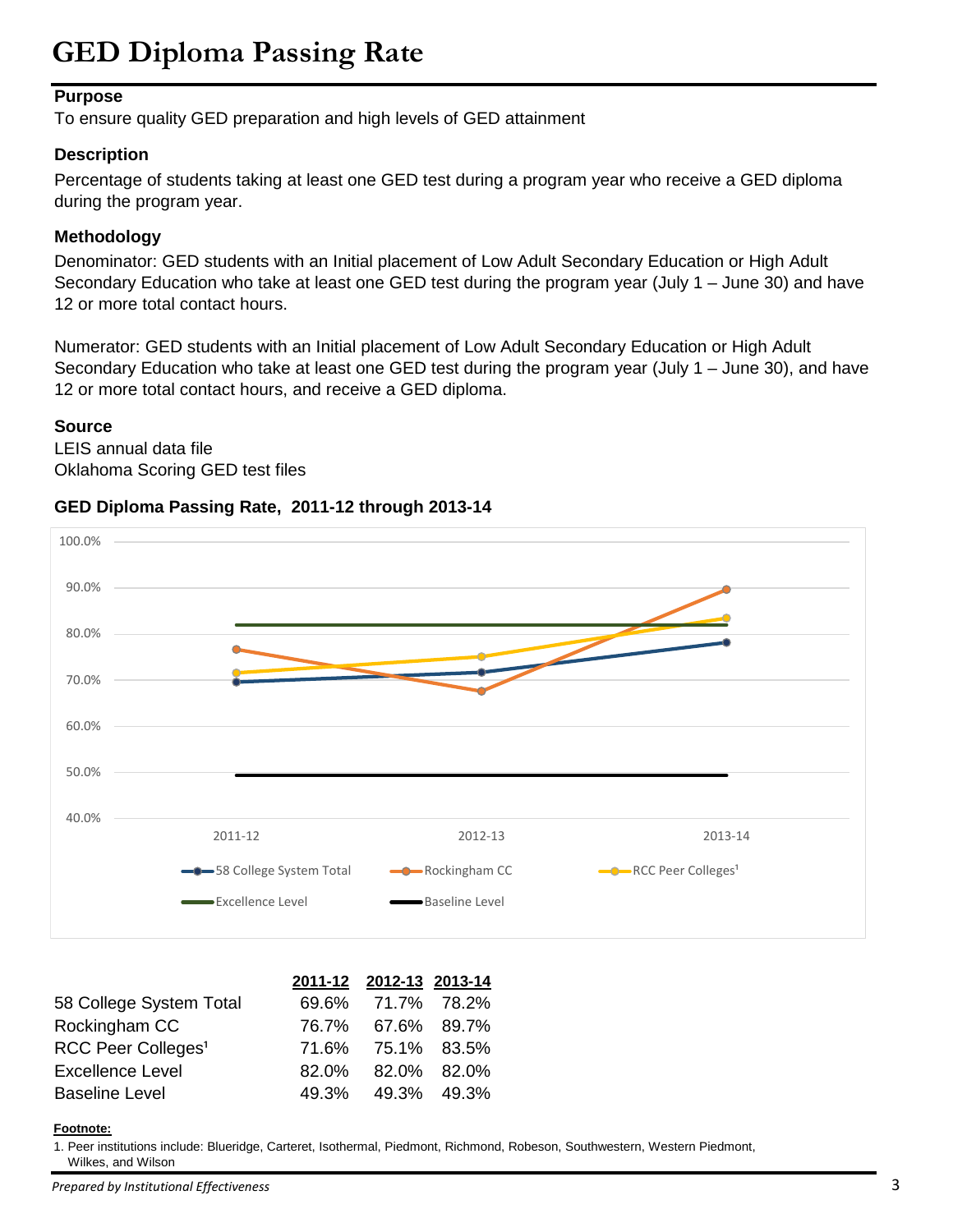### **Developmental Student Success Rate in College**‐**Level English Courses**

#### **Purpose**

To ensure remedial English and reading coursework prepares students to succeed in credit‐bearing English courses.

#### **Description**

Percentage of previous developmental English and/or reading students who successfully complete a credit English course with a grade of "C" or better upon the first attempt.

#### **Methodology**

Denominator: All students enrolling in their first credit English course during an academic year who also enrolled in a developmental English and/or reading course during the same or previous academic year. Does not include students who do not attend the class i.e. transfer credits, credit by exam or reported grades of 'NA' and 'NS'.

Numerator: All students earning a grade of "C" or better in their first credit English course during an academic year who enrolled in a developmental English and/or reading course in the same or previous academic year. Does not include students who do not attend the class (i.e. transfer credit, credit by exam, etc.).

#### **Source**

Curriculum Registration, Progress, Financial Aid Report (CRPFAR) data file

#### **Developmental Student Success Rate in College**‐**Level English Courses, 2011-12 through 2013-14**



|                                | 2011-12 2012-13 2013-14 |  |
|--------------------------------|-------------------------|--|
| 58 College System Total        | 64.5% 64.3% 63.4%       |  |
| Rockingham CC                  | 56.4% 56.9% 55.6%       |  |
| RCC Peer Colleges <sup>1</sup> | 61.7% 64.2% 63.7%       |  |
| <b>Excellence Level</b>        | 74.9% 74.9% 74.9%       |  |
| <b>Baseline Level</b>          | 45.2% 45.2% 45.2%       |  |

#### **Footnote:**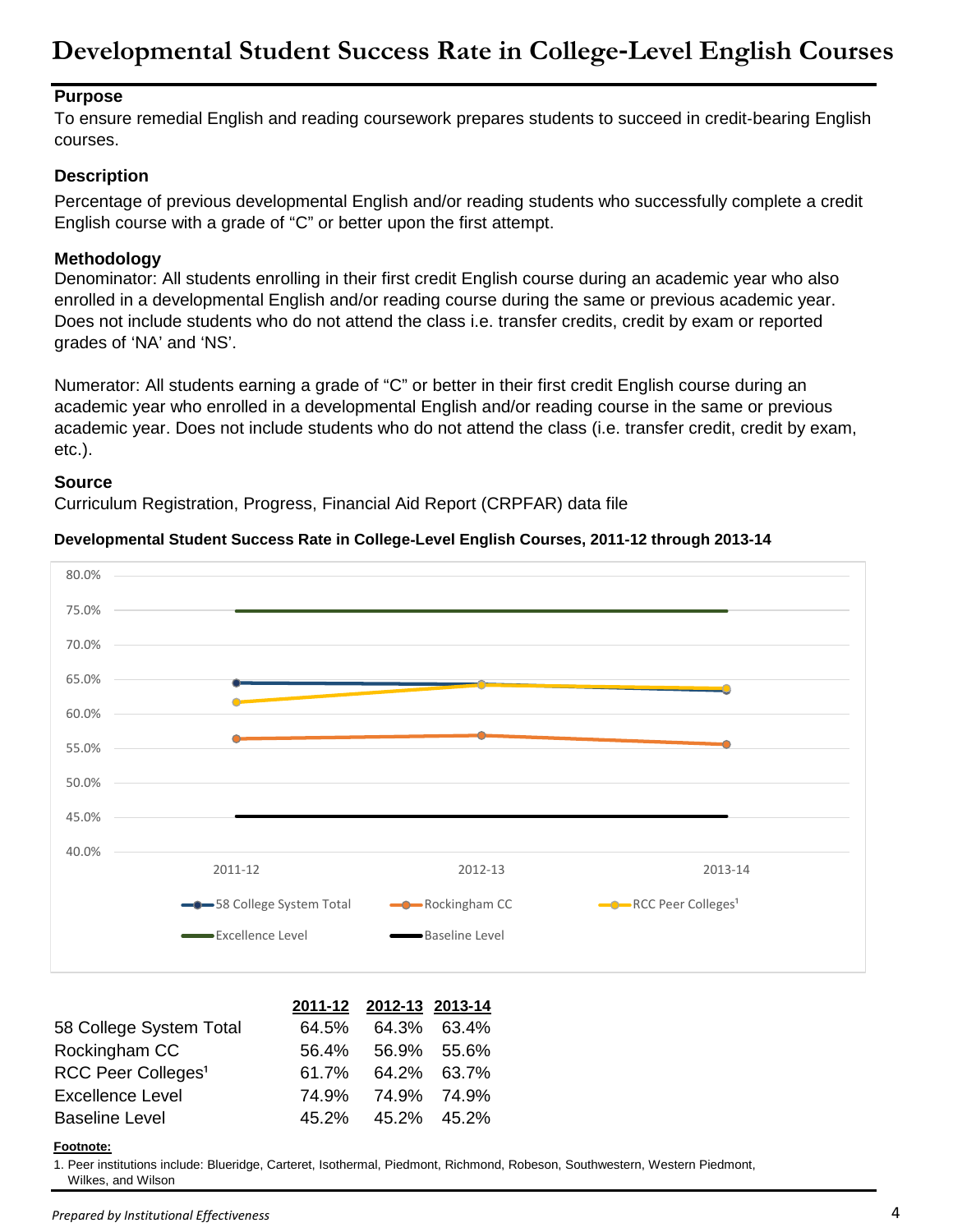### **Developmental Student Success Rate in College**‐**Level Math Courses**

#### **Purpose**

To ensure remedial math coursework prepares students to succeed in credit‐bearing math courses.

#### **Description**

Percentage of previous developmental math students who successfully complete a credit math course with a "C" or better upon the first attempt.

#### **Methodology**

Denominator: All students enrolling in their first credit math course during an academic year who also enrolled in a developmental math course during the same or previous academic year. Does not include students who do not attend the class i.e. transfer credits, credit by exam or reported grades of 'NA' and 'NS'.

Numerator: All students earning a "C" or better in their first credit math course during an academic year who enrolled in a developmental math course in the same or previous academic year. Does not include students who do not attend the class (i.e. transfer credit, credit by exam, etc.).

#### **Source**

Curriculum Registration, Progress, Financial Aid Report (CRPFAR) data file

#### **Developmental Student Success Rate in College**‐**Level Math Courses, 2011-12 through 2013-14**



|                                | 2011-12 2012-13 2013-14 |  |
|--------------------------------|-------------------------|--|
| 58 College System Total        | 64.1% 63.6% 63.0%       |  |
| Rockingham CC                  | 70.6% 65.4% 60.6%       |  |
| RCC Peer Colleges <sup>1</sup> | 69.4% 68.1% 64.6%       |  |
| <b>Excellence Level</b>        | 75.4% 75.4% 75.4%       |  |
| <b>Baseline Level</b>          | 47.5% 47.5% 47.5%       |  |

#### **Footnote:**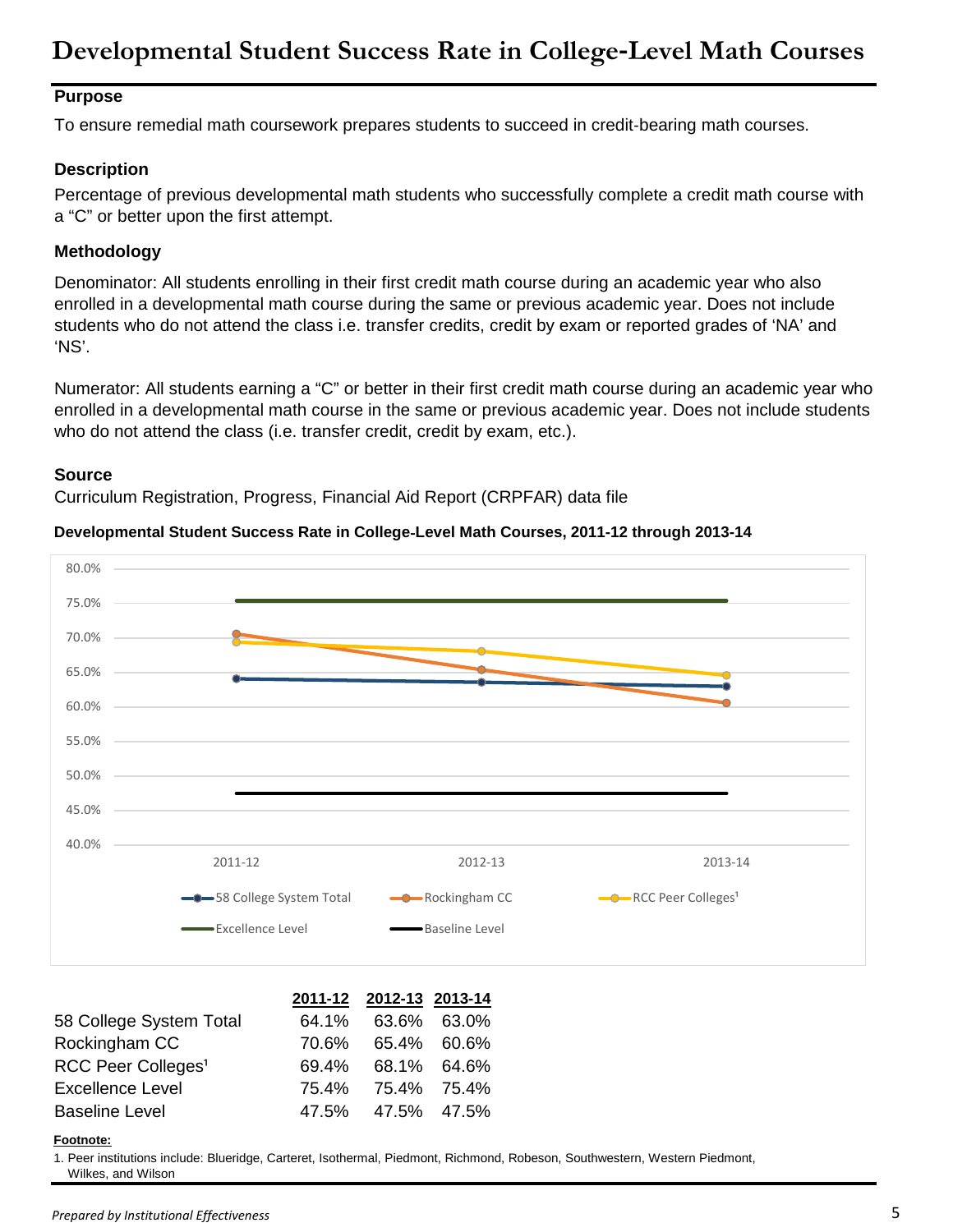### **First Year Progression**

#### **Purpose**

To ensure first‐year students reach an academic momentum point that helps predict future credential completion.

#### **Description**

Percentage of first-time fall credential-seeking students attempting at least twelve hours within their first academic year who successfully complete ("P", "C" or better) at least twelve of those hours.

#### **Methodology**

Denominator: A fall cohort of credential-seeking students (program code A, D, C) enrolled in curriculum courses at a college for the first time after high school graduation. Must attempt at least twelve hours (including developmental and withdraw) within the first year fall, spring, and summer semesters. Includes those dually enrolled previously at the same institution and excludes students previously enrolled at another college. Does not include students who do not attend the class i.e. transfer credits, credit by exam or reported grades of 'NA' and 'NS'.

Numerator: Those within the cohort above who complete at least twelve hours (including developmental) with a "P", "C" or better within the first year.

#### **Source**

Curriculum Registration, Progress, Financial Aid Report (CRPFAR) data file National Student Clearinghouse



#### **First Year Progression, Fall 2011 through 2013 Cohorts**

Excellence Level 74.6% 74.6% 74.6% Baseline Level 53.2% 53.2% 53.2%

#### **Footnote:**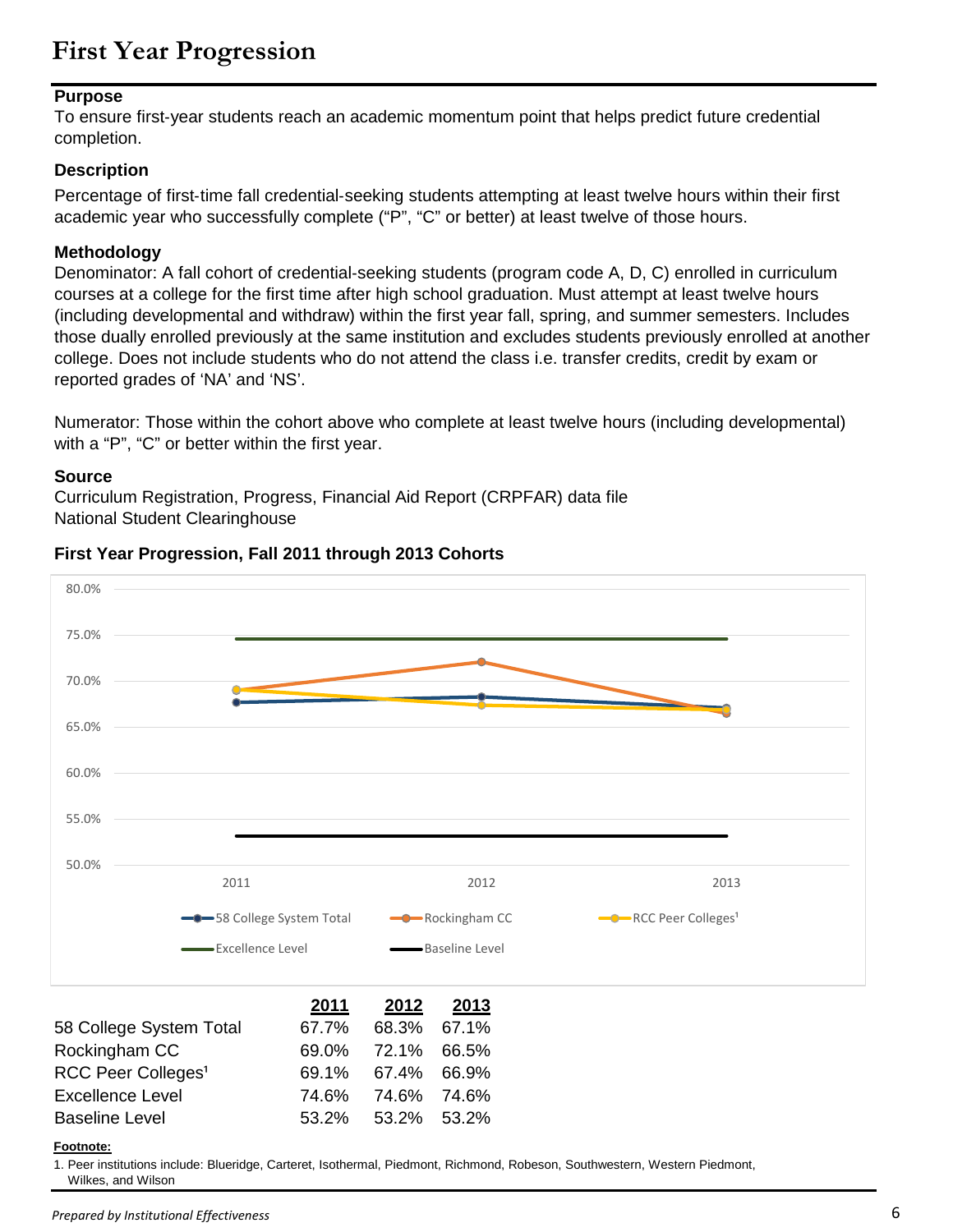## **Curriculum Completion**

#### **Purpose**

To ensure student completion and persistence toward a post‐secondary credential.

#### **Description**

Percentage of first-time fall credential-seeking students who graduate, transfer, or are still enrolled with 36 hours after six years.

#### **Methodology**

Denominator: A fall cohort of credential‐seeking students (program code A, D, C) enrolled in curriculum courses at a college for the first time after high school graduation. Includes those dually enrolled previously at the same institution and excludes students previously enrolled at another college.

Numerator: Those within the cohort above who by the fall that occurs six years after original cohort designation either graduate (A, D, or C), transfer to a four year institution, or are still enrolled during that seventh fall semester previously completing 36 non-developmental hours.

#### **Source**

Curriculum Registration, Progress, Financial Aid Report (CRPFAR) data file National Student Clearinghouse





Baseline Level 28.6% 28.6% 28.6% **Footnote:**

Excellence Level 45.6% 45.6% 45.6%

1. Peer institutions include: Blueridge, Carteret, Isothermal, Piedmont, Richmond, Robeson, Southwestern, Western Piedmont, Wilkes, and Wilson

*Prepared by Institutional Effectiveness* 7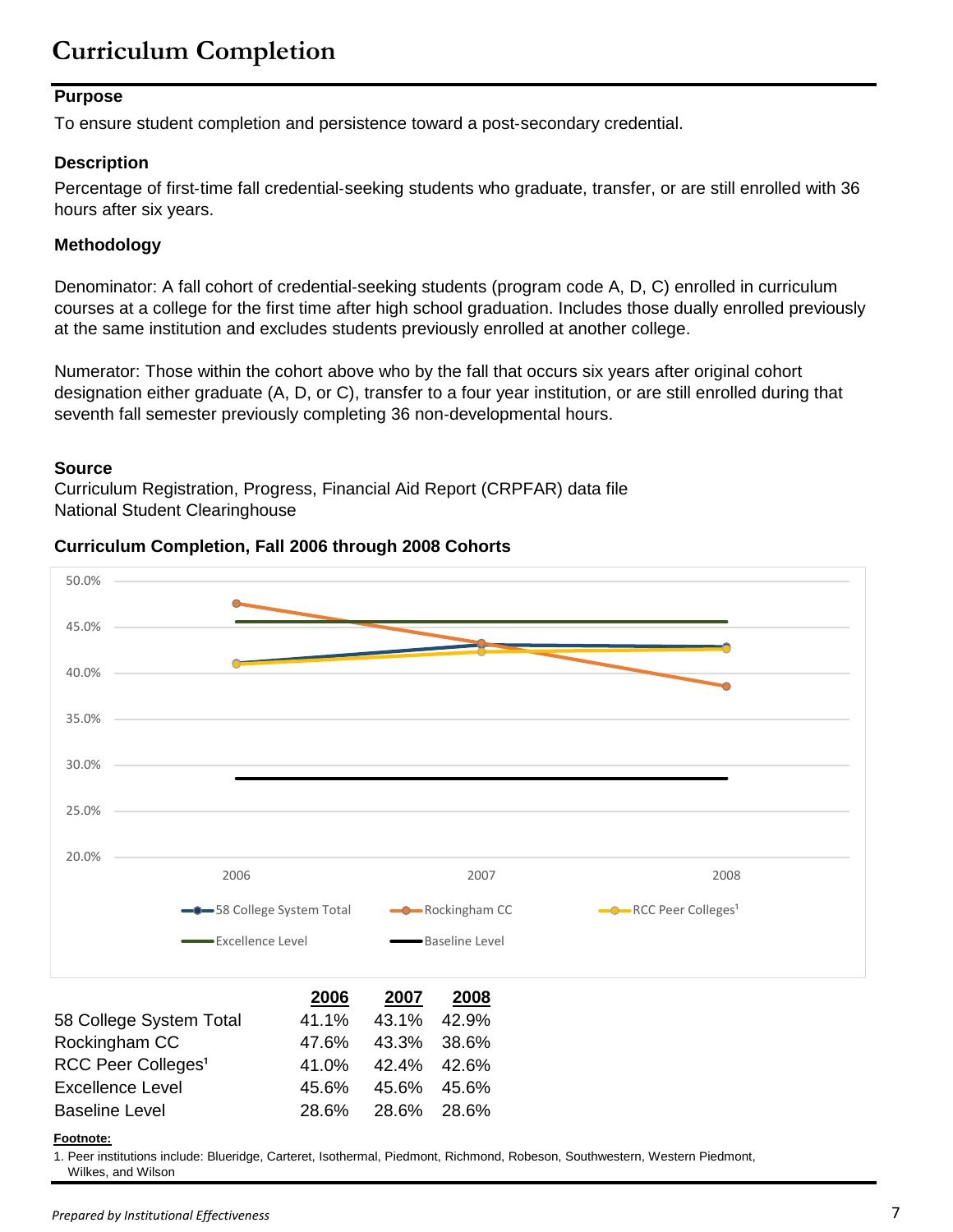### **Licensure and Certification Passing Rate**

#### **Purpose**

To ensure programmatic coursework prepares students to competently practice in their chosen profession.

#### **Description**

Aggregate institutional passing rate of first time test‐takers on licensure and certification exams. Exams included in this measure are state mandated exams which candidates must pass before becoming active practitioners.

#### **Methodology**

Denominator: All licensure and certification exams taken for the first time during the licensure agency's most recent reporting year. Only includes state mandated exams which candidates must pass before becoming active practitioners.

Numerator: Licensure and certification exams passed on first attempt during the licensure agency's most recent reporting year.

#### **Source**

RCC licensure and certification exams are provided by: (1) NC Board of Cosmetic Art Examiners; (2) NC Board of Nursing; (3) NC Department of Justice, Criminal Justice Standards Division; and (4) NC Office of Emergency Medical Services EMT Exam.



#### **Licensure and Certification Passing Rate, 2011-12 through 2013-14**

#### **Footnote:**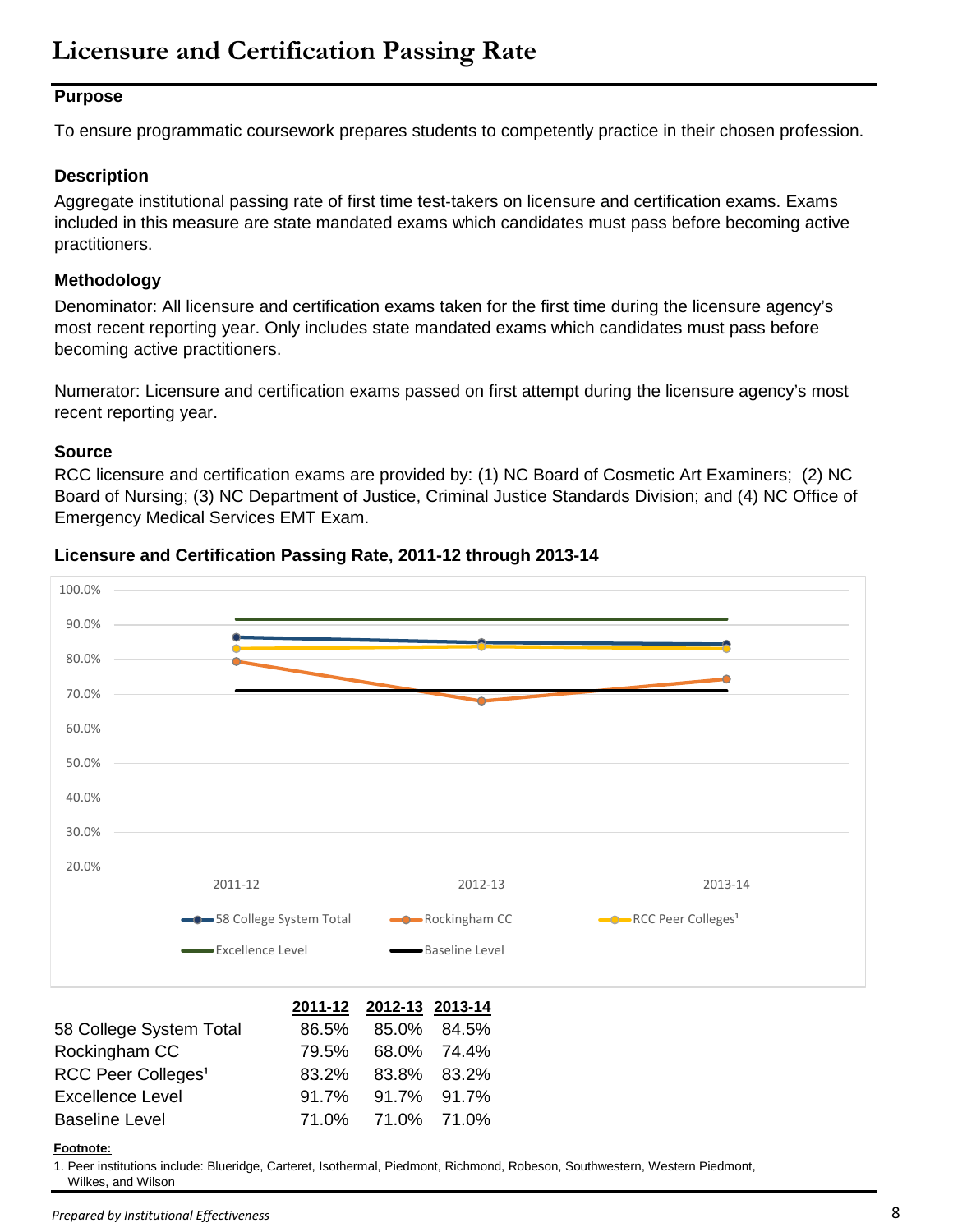### **College Transfer Performance**

#### **Purpose**

To ensure the academic success of community college students at a four‐year university or college.

#### **Description**

Among community college associate degree completers and those who have completed 30 or more credit hours who transfer to a four‐year university or college, the percentage who earn a GPA of 2.00 or better after two consecutive semesters within the academic year at the transfer institution.

#### **Methodology**

Denominator: Students with an associate degree or at least 30 articulated transfer credits enrolled during the fall and spring semesters at a four‐year institution who were enrolled at a community college during the previous academic year. Only includes North Carolina based four‐year institutions and four‐year institutions which the individual community college has an articulated transfer agreement.

Numerator: Students included in the denominator who have earned a GPA of 2.00 or better aggregated over the fall and spring semesters at the transfer institution.

#### **Source**

Curriculum Registration, Progress, Financial Aid Report (CRPFAR) data file National Student Clearinghouse UNC‐General Administration Participating NC independent colleges and universities

#### **College Transfer Performance, 2010-11 through 2012-13**



|                                | 2010-11 2011-12 2012-13 |  |
|--------------------------------|-------------------------|--|
| 58 College System Total        | 88.0% 87.8% 88.3%       |  |
| Rockingham CC                  | 96.1% 82.5% 89.7%       |  |
| RCC Peer Colleges <sup>1</sup> | 86.8% 88.3% 88.8%       |  |
| <b>Excellence Level</b>        | 93.8% 93.8% 93.8%       |  |
| <b>Baseline Level</b>          | 71.2% 71.2% 71.2%       |  |

#### **Footnote:**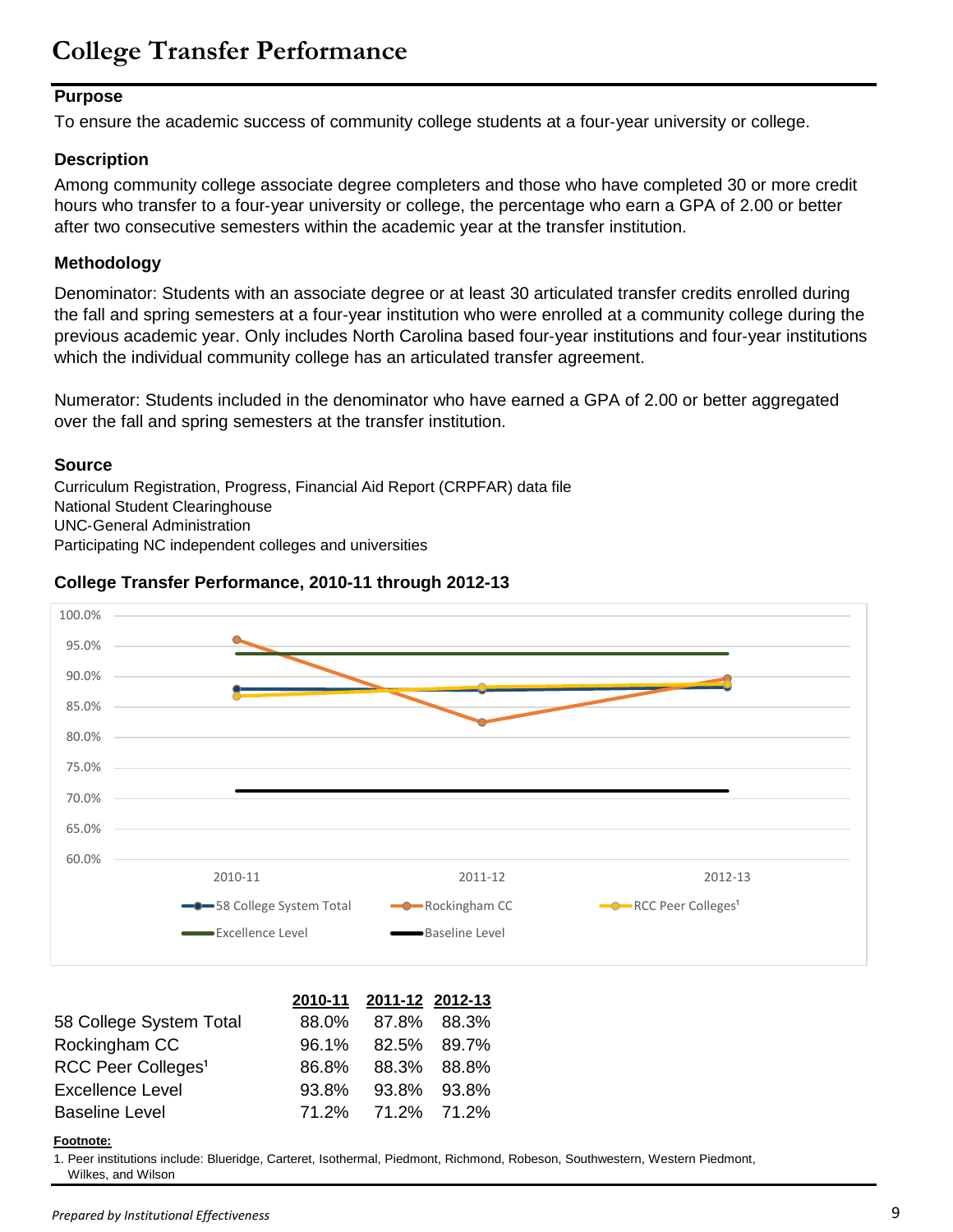#### **ESTIMATED: FY 2015-16 Performance Based Funding (excluding Basic Skills PBF)**

| FY 2015-16 "Quality" Performance-Based Funding | S 88.211  |
|------------------------------------------------|-----------|
| FY 2015-16 "Impact" Performance-Based Funding  | \$ 55.458 |
| Total                                          | \$143.669 |

|                                                               | <b>RCC Success Rate</b> |         |                         |                        |                       |    |                       |                  |  |            |  | <b>Success Needed for Full Allocation of</b> |                     |                          |
|---------------------------------------------------------------|-------------------------|---------|-------------------------|------------------------|-----------------------|----|-----------------------|------------------|--|------------|--|----------------------------------------------|---------------------|--------------------------|
| <b>FY15-16 BUDGET ESTIMATES</b>                               | 2013-14                 |         |                         | <b>Quality Funding</b> | <b>Impact Funding</b> |    |                       | <b>Total PBF</b> |  |            |  | <b>Quality Funding</b>                       |                     |                          |
|                                                               | <b>Students</b>         | Success | Performance   Potential |                        | <b>Actual</b>         |    | l Success Per Student | Actual           |  | <b>PBF</b> |  | Aval. Qlty \$                                | <b>Target Perf.</b> | <b>Add. Stu. Success</b> |
| Developmental Student Success Rate in College English Courses | 126                     |         |                         | 55.6% \$21,656         | 7,542                 | 70 | 105.13                | 7,359            |  | 14,901     |  | 14,114                                       | 74.9%               |                          |

|                                                            | <b>RCC Success Rate</b> |                |                                |                    |                        |                       |                    |               |                  |            | <b>Success Needed for Full Allocation of</b> |              |                        |                          |
|------------------------------------------------------------|-------------------------|----------------|--------------------------------|--------------------|------------------------|-----------------------|--------------------|---------------|------------------|------------|----------------------------------------------|--------------|------------------------|--------------------------|
| <b>FY15-16 BUDGET ESTIMATES</b>                            | 2013-14                 |                |                                |                    | <b>Quality Funding</b> | <b>Impact Funding</b> |                    |               | <b>Total PBF</b> |            |                                              |              | <b>Quality Funding</b> |                          |
|                                                            | <b>Students</b>         | <b>Success</b> | <b>Performance   Potential</b> |                    | <b>Actual</b>          | ' Success             | <b>Per Student</b> | <b>Actual</b> |                  | <b>PBF</b> |                                              | Aval. Olty S | <b>Target Perf.</b>    | <b>Add. Stu. Success</b> |
| Developmental Student Success Rate in College Math Courses | 193                     |                |                                | $60.6\%$ \$ 35,489 | 16,691                 | 117                   | L30.01             | 15,211        |                  | 31.902     |                                              | 18,798       | 75.4%                  |                          |

|                                 | <b>RCC Success Rate</b> |                |                         |                |                        |                       |                     |               |                  |            |  |               | <b>Success Needed for Full Allocation of</b> |                          |
|---------------------------------|-------------------------|----------------|-------------------------|----------------|------------------------|-----------------------|---------------------|---------------|------------------|------------|--|---------------|----------------------------------------------|--------------------------|
| <b>FY15-16 BUDGET ESTIMATES</b> | <b>Fall 2013 Cohort</b> |                |                         |                | <b>Quality Funding</b> | <b>Impact Funding</b> |                     |               | <b>Total PBF</b> |            |  |               | <b>Quality Funding</b>                       |                          |
|                                 | <b>Students</b>         | <b>Success</b> | Performance   Potential |                | <b>Actual</b>          |                       | Success Per Student | <b>Actual</b> |                  | <b>PBF</b> |  | Aval. Qlty \$ | <b>Target Perf.</b>                          | <b>Add. Stu. Success</b> |
| <b>First Year Progression</b>   | 346                     | 230            |                         | 66.5% \$32,965 | 20,454                 | 230                   | 47.05               | 10,822        |                  | 31,276     |  | 12,511        | 74.6%                                        | 28                       |

|                                 | <b>RCC Success Rate</b> |     |                                 |                 |                        |     |                       |               |            | <b>Success Needed for Full Allocation of</b> |                        |                   |
|---------------------------------|-------------------------|-----|---------------------------------|-----------------|------------------------|-----|-----------------------|---------------|------------|----------------------------------------------|------------------------|-------------------|
| <b>FY15-16 BUDGET ESTIMATES</b> | <b>Fall 2008 Cohort</b> |     |                                 |                 | <b>Quality Funding</b> |     | <b>Impact Funding</b> |               |            |                                              | <b>Quality Funding</b> |                   |
|                                 | <b>Students</b>         |     | Success Performance   Potential |                 | Actual                 |     | Success Per Student   | <b>Actual</b> | <b>PBF</b> | Aval. Olty \$                                | <b>Target Perf.</b>    | Add. Stu. Success |
| Curriculum Completion           | 420                     | 162 |                                 | 38.6% \$ 35,528 | 20,762                 | 162 | 36.98                 | ; 991         | 26,753     | 14.766                                       | 45.6%                  |                   |

|                                           | <b>RCC Success Rate</b> |  |                                 |                |                        |                       |                     |               |           |            |  |               | Success Needed for Full Allocation of |                   |
|-------------------------------------------|-------------------------|--|---------------------------------|----------------|------------------------|-----------------------|---------------------|---------------|-----------|------------|--|---------------|---------------------------------------|-------------------|
| <b>FY15-16 BUDGET ESTIMATES</b>           | 2013-14                 |  |                                 |                | <b>Quality Funding</b> | <b>Impact Funding</b> |                     |               | Total PBF |            |  |               | <b>Quality Funding</b>                |                   |
|                                           | <b>Students</b>         |  | Success Performance   Potential |                | Actual                 |                       | Success Per Student | <b>Actual</b> |           | <b>PBF</b> |  | Aval. Olty \$ | Target Perf.                          | Add. Stu. Success |
| Licensure and Certification Passing Rates | 133                     |  |                                 | 74.4% S 34.065 | 5,655                  |                       | 107.19              | $10,612$   9  |           | 16,267     |  | 28,410        | 91.7%                                 |                   |

|                                 | <b>RCC Success Rate</b> |                |                         |                                                 |        |    |                              |                  |            |  |                        |              | <b>Success Needed for Full Allocation of</b> |
|---------------------------------|-------------------------|----------------|-------------------------|-------------------------------------------------|--------|----|------------------------------|------------------|------------|--|------------------------|--------------|----------------------------------------------|
| <b>FY15-16 BUDGET ESTIMATES</b> | 2012-13                 |                |                         | <b>Quality Funding</b><br><b>Impact Funding</b> |        |    |                              | <b>Total PBF</b> |            |  | <b>Quality Funding</b> |              |                                              |
|                                 | <b>Students</b>         | <b>Success</b> | Performance   Potential |                                                 |        |    | Actual   Success Per Student | <b>Actual</b>    | <b>PBF</b> |  | <b>Aval. Qlty S</b>    | Target Perf. | <b>Add. Stu. Success</b>                     |
| <b>College Transfer</b>         |                         |                | 89.7% S                 | 20,904                                          | 17,107 | 61 | 89.56                        | ,463             | 22,570     |  | 3,797                  | 93.8%        |                                              |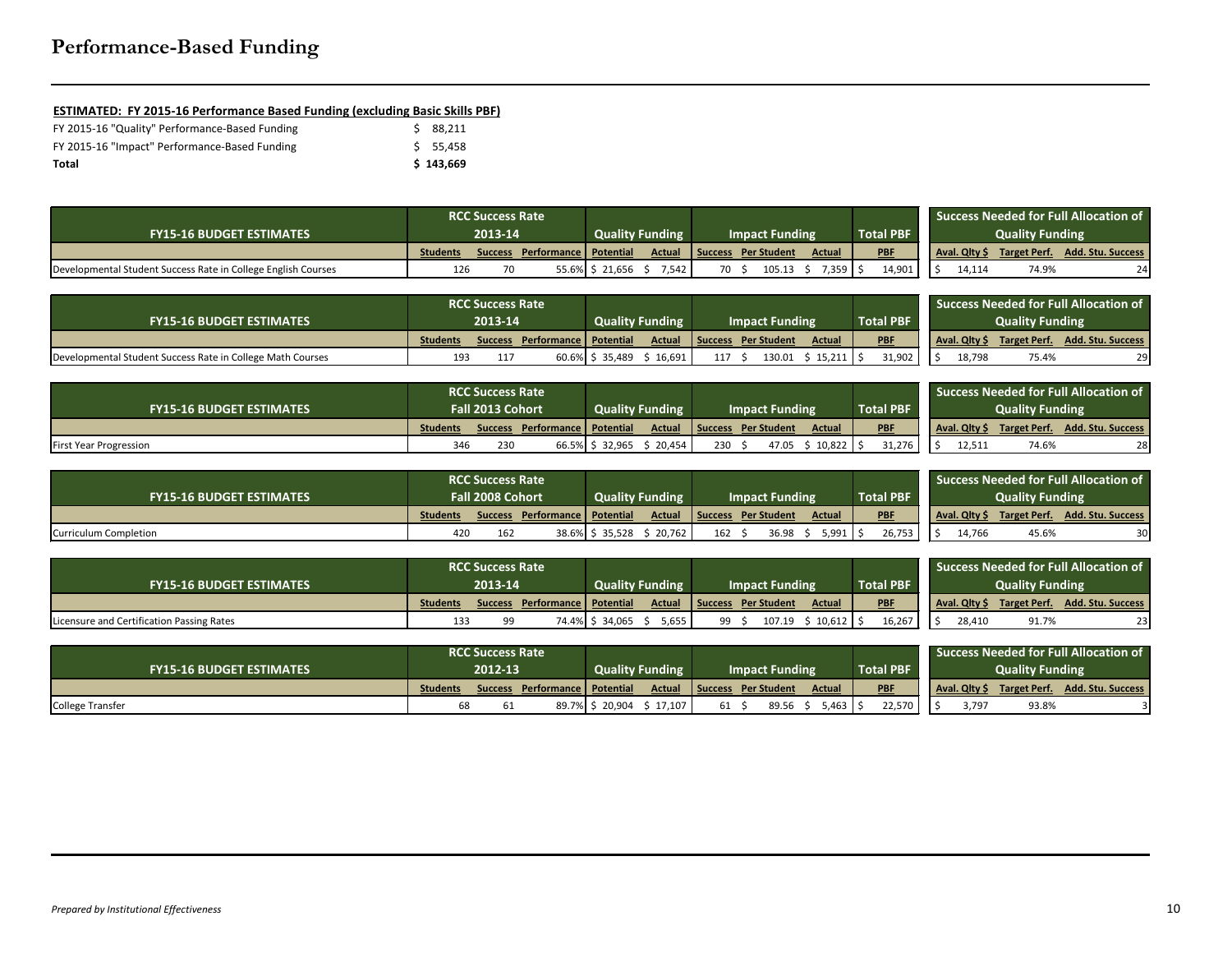# **Performance-Based Funding**

### **FY 2014-15 Performance Based Funding (excluding Basic Skills PBF)**

| FY 2014-15 "Quality" Performance-Based Funding | \$110.034 |
|------------------------------------------------|-----------|
| FY 2014-15 "Impact" Performance-Based Funding  | S 56.362  |
| Total                                          | \$166,396 |

|                                                               |                 | <b>RCC Success Rate</b> |                                 |        |                        |    |                       |           |                  |        |                      |                        | <b>Success Needed for Full Allocation of</b> |
|---------------------------------------------------------------|-----------------|-------------------------|---------------------------------|--------|------------------------|----|-----------------------|-----------|------------------|--------|----------------------|------------------------|----------------------------------------------|
| <b>FY14-15 BUDGET</b>                                         | 2012-13         |                         |                                 |        | <b>Quality Funding</b> |    | <b>Impact Funding</b> |           | <b>Total PBF</b> |        |                      | <b>Quality Funding</b> |                                              |
|                                                               | <b>Students</b> |                         | Success Performance   Potential |        | Actual                 |    | Success Per Student   | Actual    | <b>PBF</b>       |        | <b>Aval. Olty ST</b> | Target Perf.           | <b>Add. Stu. Success</b>                     |
| Developmental Student Success Rate in College English Courses | 160             |                         | 56.9%   \$                      | 26,989 | 10,598                 | Q1 | 93.13                 | $8.475$ S |                  | 19,073 | 16,391               | 74.9%                  |                                              |

|                                                            |                 | <b>RCC Success Rate</b> |                                 |                |                        |     |                       |               |                  |              |                        | <b>Success Needed for Full Allocation of</b> |
|------------------------------------------------------------|-----------------|-------------------------|---------------------------------|----------------|------------------------|-----|-----------------------|---------------|------------------|--------------|------------------------|----------------------------------------------|
| <b>FY14-15 BUDGET</b>                                      |                 | 2012-13                 |                                 |                | <b>Quality Funding</b> |     | <b>Impact Funding</b> |               | <b>Total PBF</b> |              | <b>Quality Funding</b> |                                              |
|                                                            | <b>Students</b> |                         | Success Performance   Potential |                | <b>Actual</b>          |     | Success Per Student   | <b>Actual</b> | <b>PBF</b>       | Aval. Qlty S | <b>Target Perf.</b>    | <b>Add. Stu. Success</b>                     |
| Developmental Student Success Rate in College Math Courses | 243             | 159                     |                                 | 65.4% \$43.884 | 28,199                 | 159 | 117.77                | 18.725        | 46.924           | 15,685       | 75.4%                  |                                              |

|                               |                         | <b>RCC Success Rate</b> |                                |                 |                        |     |                       |        |                  |               |                        | <b>Success Needed for Full Allocation of</b> |
|-------------------------------|-------------------------|-------------------------|--------------------------------|-----------------|------------------------|-----|-----------------------|--------|------------------|---------------|------------------------|----------------------------------------------|
| <b>FY14-15 BUDGET</b>         | <b>Fall 2012 Cohort</b> |                         |                                |                 | <b>Quality Funding</b> |     | <b>Impact Funding</b> |        | <b>Total PBF</b> |               | <b>Quality Funding</b> |                                              |
|                               | <b>Students</b>         | <b>Success</b>          | <b>Performance   Potential</b> |                 | <b>Actual</b>          |     | Success Per Student   | Actual | <b>PBF</b>       | Aval. Qlty \$ | Target Perf.           | <b>Add. Stu. Success</b>                     |
| <b>First Year Progression</b> | 348                     |                         |                                | 72.1% \$ 31,804 | 28,129                 | 251 | 38.66                 | 9,703  | 37,832           | 3,675         | 74.6%                  |                                              |

|                       |                  | <b>RCC Success Rate</b> |                                 |                 |                        |     |                       |               |            |        |               |                        | <b>Success Needed for Full Allocation of</b> |
|-----------------------|------------------|-------------------------|---------------------------------|-----------------|------------------------|-----|-----------------------|---------------|------------|--------|---------------|------------------------|----------------------------------------------|
| <b>FY14-15 BUDGET</b> | Fall 2007 Cohort |                         |                                 |                 | <b>Quality Funding</b> |     | <b>Impact Funding</b> |               | Total PBF  |        |               | <b>Quality Funding</b> |                                              |
|                       | <b>Students</b>  |                         | Success Performance   Potential |                 | Actual                 |     | Success Per Student   | <b>Actual</b> | <b>PBF</b> |        | Aval. Olty \$ | <b>Target Perf.</b>    | <b>Add. Stu. Success</b>                     |
| Curriculum Completion | 411              | 178                     |                                 | 43.3% \$ 38,165 | 32,936                 | 178 | 34.06                 | 5.062         |            | 38,998 | 5,229         | 45.6%                  |                                              |

|                                           |                 | <b>RCC Success Rate</b> |                                 |                |                        |                       |               |                  |               |                        | <b>Success Needed for Full Allocation of</b> |
|-------------------------------------------|-----------------|-------------------------|---------------------------------|----------------|------------------------|-----------------------|---------------|------------------|---------------|------------------------|----------------------------------------------|
| <b>FY14-15 BUDGET</b>                     | 2012-13         |                         |                                 |                | <b>Quality Funding</b> | <b>Impact Funding</b> |               | <b>Total PBF</b> |               | <b>Quality Funding</b> |                                              |
|                                           | <b>Students</b> |                         | Success Performance   Potential |                | <b>Actual</b>          | Success Per Student   | <b>Actual</b> | <b>PBF</b>       | Aval. Qlty \$ | <b>Target Perf.</b>    | <b>Add. Stu. Success</b>                     |
| Licensure and Certification Passing Rates | 125             |                         |                                 | 68.0% \$32,723 |                        | 98.08                 | 8.337         | 8,337            | 32,723        | 91.7%                  |                                              |

|                         |                 | <b>RCC Success Rate</b> |                                 |        |                 |     |                       |               |                  |        |               |                        | <b>Success Needed for Full Allocation of</b> |
|-------------------------|-----------------|-------------------------|---------------------------------|--------|-----------------|-----|-----------------------|---------------|------------------|--------|---------------|------------------------|----------------------------------------------|
| <b>FY14-15 BUDGET</b>   | 2011-12         |                         |                                 |        | Quality Funding |     | <b>Impact Funding</b> |               | <b>Total PBF</b> |        |               | <b>Quality Funding</b> |                                              |
|                         | <b>Students</b> |                         | Success Performance   Potential |        | Actual          |     | Success Per Student   | <b>Actual</b> | <b>PBF</b>       |        | Aval. Qlty \$ |                        | Target Perf. Add. Stu. Success               |
| <b>College Transfer</b> |                 |                         | 82.5% \$                        | 20.307 | 10,172          | 52. | 97.31                 | ا 060.د       |                  | 15.232 | 10,135        | 93.8%                  |                                              |